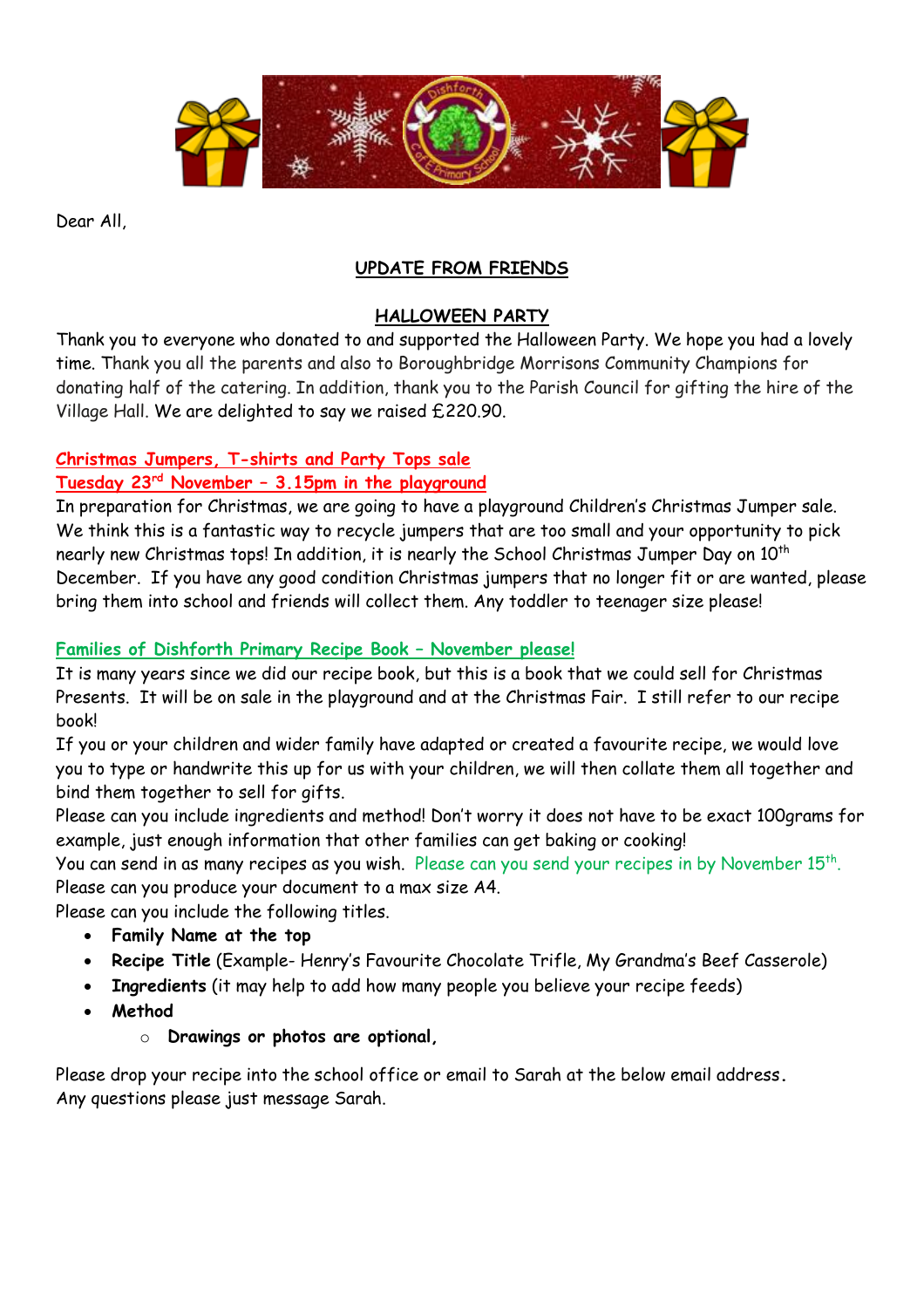# **DISHFORTH PRIMARY SCHOOL CHRISTMAS MARKET Friday 10th December 2021 – 3:15pm till 4:45pm at School**

We will have games for the children, tombola, raffle, and of course a visit from Father Christmas. There are brand new School stalls which we will reveal very soon!

All the stalls will contribute towards schools fundraising.

We have external stalls coming along selling Christmas Gifts, Wreaths, Sweets, Toys, Handbags, Crafts, Books, Clothing, Scarves, Personalised Aprons, Jewellery, Rag Dolls, Cosmetics and more. School will also have stalls / games.

#### **How can you help?**

### *Any donations of gifts or your time are greatly appreciated. WE REALLY NEED HELP WITH ORGANISING THE TOMBOLA AND CAKE STALL*

**Keep the date free**, please invite family and friends to come along. Please share social media about the market and if you can place a poster on your local notice board, please let us know and we will have some printed for you.

**Raffle/Hamper -**The Christmas Family Hamper is always a great success again and raised a lot of funds for School. If you would like to donate to the Hamper, please bring to school any item in that you think would be suitable for a Christmas Hamper, this can be any bottle, any food item, any table game, any home decoration item, or your very own idea. Please can you bring items that can be displayed in the hamper for the full duration of the fair.

## **1. Bottle and gifts Tombola 2. Children's Tombola Stall**

For the children's tombola please bring any gift suitable for children. For the parent's tombola, please bring in tombola gifts or anything that is in a bottle, for example, shampoo, bubble bath, alcohol, cleaning fluid, juice, anything!Please bring Tombola donations into the school office.

**Jingle Jars Stall -** Please start to make up Jingle Jars! Jingle Jars are very popular and are sold for £1 at the fair. Jingle Jars are wrapped up Jars of any size in paper, so the contents are a surprise. Your donated Jar can be filled with any surprise you wish, such as sweets, toys, pencils, hair ornaments, anything!! Most are unisex but if it is specifically for a boy or girl, please can you add a tag or wrap it in pink or blue paper. Please bring your jars in anytime to school. If you have empty jars to fill, also please drop these into school because Friends of School have been doated some sweets of which we can fill them with.

**Cake & biscuit Stall –** Firstly we are looking for a volunteer to coordinate the organisation of this stall, collect the cakes. Please can you get in touch if you can do this role. For donations, please deliver long lasting items to the school office or bring fresh items on the day.

**Santa's Grotto -** Do you have any Christmas decorations or material to help us decorate Santa's grotto to make it extra special for his arrival? if so, please drop them into school anytime, thank you.

The children in Year 5 & 6 will be helping with stalls, we still need everyone's parents to be present, however, this maybe a time for you to volunteer to help or happily shop child free!